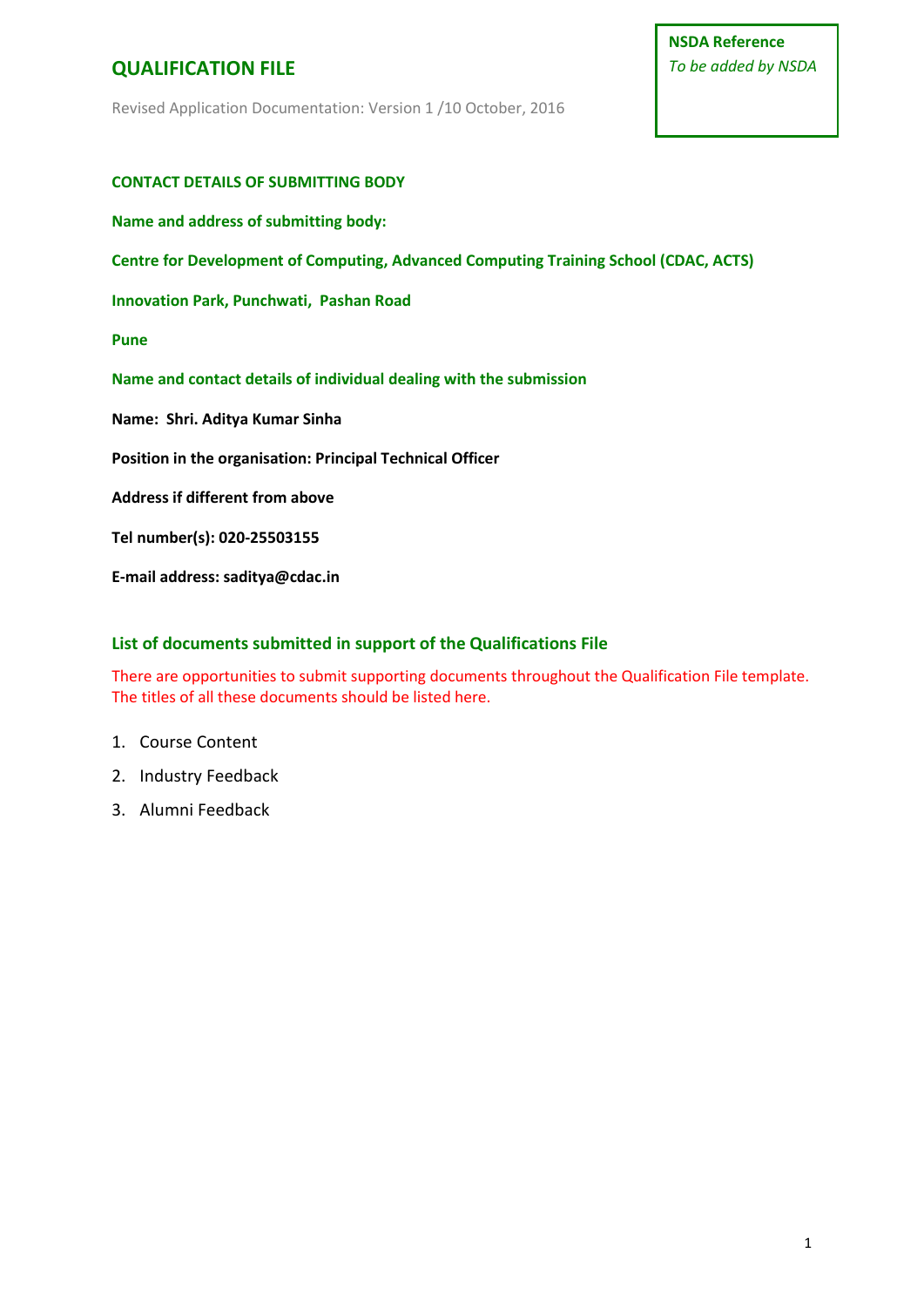### **SUMMARY**

| <b>Qualification Title and Code:</b>                                                         | PG-Diploma in VLSI Design                                                                                                                                                                                                                                                                                                                                                                                                                                                                                                                                                                                                                                                                                                                                                                                    |  |  |  |
|----------------------------------------------------------------------------------------------|--------------------------------------------------------------------------------------------------------------------------------------------------------------------------------------------------------------------------------------------------------------------------------------------------------------------------------------------------------------------------------------------------------------------------------------------------------------------------------------------------------------------------------------------------------------------------------------------------------------------------------------------------------------------------------------------------------------------------------------------------------------------------------------------------------------|--|--|--|
| <b>Body/bodies which will award the</b><br>qualification:                                    | Centre for Development of Advanced Computing (C-DAC)<br>organization of the Ministry of Electronics and Information<br>Technology, Govt. Of India                                                                                                                                                                                                                                                                                                                                                                                                                                                                                                                                                                                                                                                            |  |  |  |
| <b>Body which will accredit providers</b><br>to offer the qualification:                     | <b>CDAC</b>                                                                                                                                                                                                                                                                                                                                                                                                                                                                                                                                                                                                                                                                                                                                                                                                  |  |  |  |
| <b>Body/bodies which will be</b><br>responsible for assessment:                              | <b>CDAC</b>                                                                                                                                                                                                                                                                                                                                                                                                                                                                                                                                                                                                                                                                                                                                                                                                  |  |  |  |
| <b>Occupation(s) to which the</b><br>qualification gives access:                             | PG-DVLSI is a pioneering course offered by C-DAC to assist<br>engineers who wish to gain theoretical as well as practical<br>knowledge in the field of Very Large Scale Integration (VLSI)<br>design. It will also prepare them to keep pace with the<br>changing trends of VLSI technology and the requirements of<br>an ever-growing VLSI design industry. The entire course<br>syllabus, courseware, teaching methodology and the course<br>delivery have been derived from the rich research and<br>development background of C-DAC, which has a legacy of<br>designing the PARAM range of supercomputers.<br>At the end of the course students will be able to do field-<br>programmable<br>(FPGA)<br>implementations,<br>gate<br>array<br>application-specific integrated circuit (ASIC) designs, CMOS |  |  |  |
|                                                                                              | design and SoCs in VLSI industry as VLSI designer/ chip<br>designer and verification engineer. Students will also be able<br>to develop a programmable chip using verilog and system<br>verilog languages.                                                                                                                                                                                                                                                                                                                                                                                                                                                                                                                                                                                                   |  |  |  |
| <b>Proposed level of the qualification</b><br>in the NSQF:                                   | Level 8                                                                                                                                                                                                                                                                                                                                                                                                                                                                                                                                                                                                                                                                                                                                                                                                      |  |  |  |
| <b>Anticipated volume of</b><br>training/learning required to<br>complete the qualification: | 900 hrs of classroom/lab learning (6 Months full time course)                                                                                                                                                                                                                                                                                                                                                                                                                                                                                                                                                                                                                                                                                                                                                |  |  |  |
| <b>Entry requirements /</b><br>recommendations:                                              | Graduate in Engineering or equivalent (e.g. BE /<br>1.<br>BTech / 4-year BSc / AMIE / DoEACC B Level, etc.) in<br>Electronics/ Computer Science/IT or related areas,<br>2.<br>OR<br>Post Graduate in Engineering Sciences (e.g. MSc in<br>Computer Science, IT, Electronics, etc.)<br>The candidates must have secured a minimum of<br>3.<br>55% marks in their qualifying examination.                                                                                                                                                                                                                                                                                                                                                                                                                      |  |  |  |
|                                                                                              |                                                                                                                                                                                                                                                                                                                                                                                                                                                                                                                                                                                                                                                                                                                                                                                                              |  |  |  |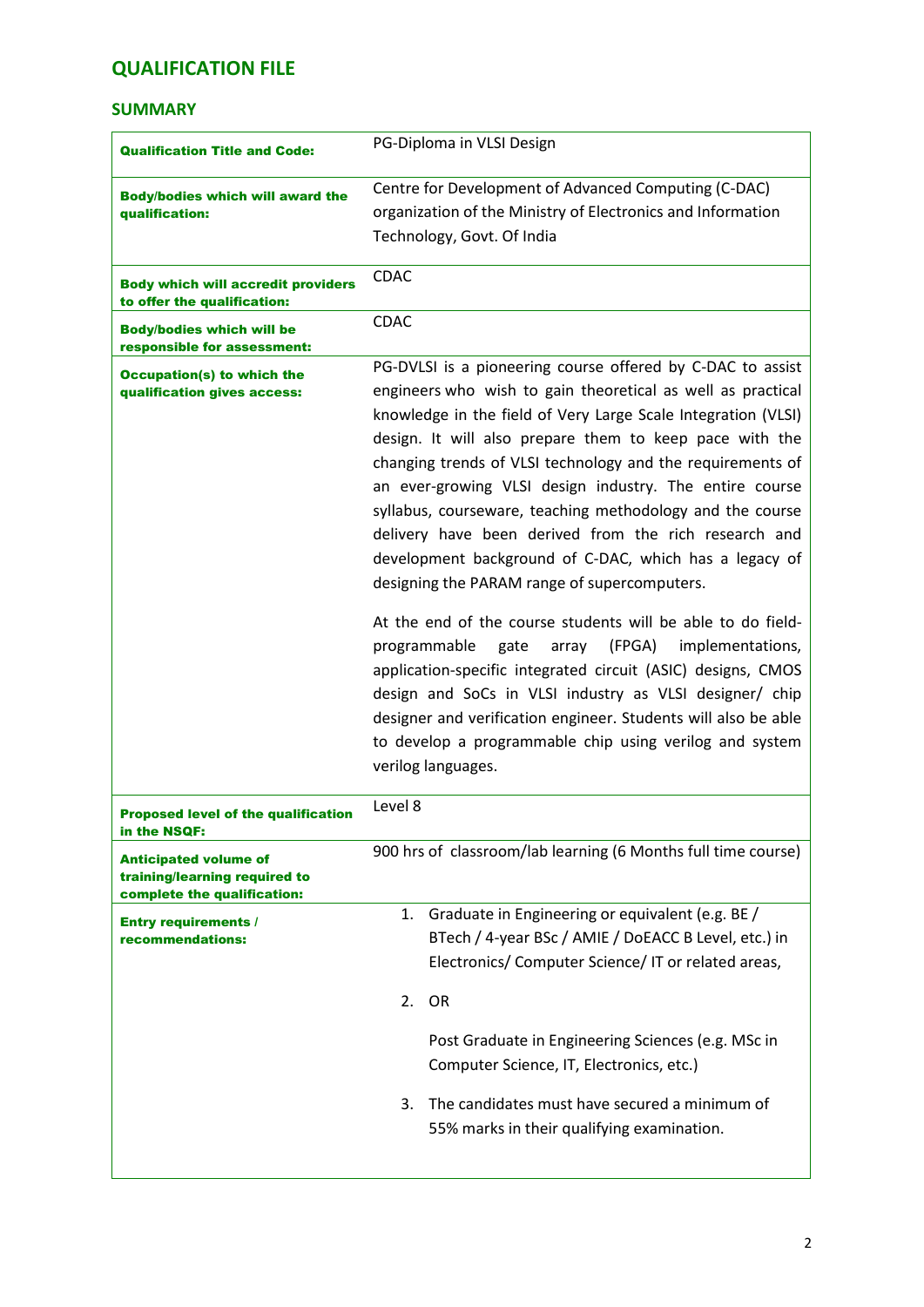| <b>Progression from the qualification:</b>                                     | These candidates will be trained in various VLSI Technologies,<br>Project implementations and Management skills.<br>They can start career as VLSI designer/ chip designer,<br>verification engineer/tester and leads to project<br>lead/manager or Entrepreneur after having relevant<br>experience.<br>Candidate can start from level 8 and lead to further levels. |                                                                                     |                                                                                                                                                                                                                                                                                                                                                                                                                                                                                                                                                                                 |                                                                                                                                                                                                         |  |
|--------------------------------------------------------------------------------|----------------------------------------------------------------------------------------------------------------------------------------------------------------------------------------------------------------------------------------------------------------------------------------------------------------------------------------------------------------------|-------------------------------------------------------------------------------------|---------------------------------------------------------------------------------------------------------------------------------------------------------------------------------------------------------------------------------------------------------------------------------------------------------------------------------------------------------------------------------------------------------------------------------------------------------------------------------------------------------------------------------------------------------------------------------|---------------------------------------------------------------------------------------------------------------------------------------------------------------------------------------------------------|--|
| <b>Planned arrangements for RPL:</b>                                           | <b>NA</b>                                                                                                                                                                                                                                                                                                                                                            |                                                                                     |                                                                                                                                                                                                                                                                                                                                                                                                                                                                                                                                                                                 |                                                                                                                                                                                                         |  |
| International<br>$\bullet$<br>comparability where<br>known:                    | $\bullet$                                                                                                                                                                                                                                                                                                                                                            | courses like:<br><b>Harvard University</b><br>rses/course-catalog)<br>ntroduction   | Course which covers field- programmable gate array<br>(FPGA) implementations, application-specific<br>integrated circuit (ASIC) designs, CMOS design and<br>SoCs and verilog and system verilog languages in six<br>months full time courses are not available. Various<br>institutes are running courses but as sub set of this<br>Maven Silicon Bangalore is running various VLSI<br>courses (http://www.maven-silicon.com/)<br>(https://www.extension.harvard.edu/academics/cou<br>NIU (National Ilan University) Taiwan<br>http://ecewww.niu.edu.tw/zh_tw/Introduction/Depl |                                                                                                                                                                                                         |  |
| <b>Formal structure of the qualification:</b>                                  |                                                                                                                                                                                                                                                                                                                                                                      |                                                                                     |                                                                                                                                                                                                                                                                                                                                                                                                                                                                                                                                                                                 |                                                                                                                                                                                                         |  |
| Title of NOS/unit or other component<br>(include any identification code used) |                                                                                                                                                                                                                                                                                                                                                                      | <b>Mandatory/</b><br><b>Optional</b><br>Enter M or O for<br>each unit/<br>component | <b>Estimated size</b><br>(learning hours)<br>The total should<br>be the same as<br>the entry under<br>"anticipated<br>volume" above                                                                                                                                                                                                                                                                                                                                                                                                                                             | Level<br>In the NSQF,<br>individual units or<br>components of<br>qualifications can<br>have outcomes<br>which put them<br>at levels which<br>are higher or<br>lower than the<br>whole<br>qualification. |  |
| <b>Advanced Digital Design</b>                                                 |                                                                                                                                                                                                                                                                                                                                                                      | М                                                                                   | 24                                                                                                                                                                                                                                                                                                                                                                                                                                                                                                                                                                              | 8                                                                                                                                                                                                       |  |
| System Architecture                                                            |                                                                                                                                                                                                                                                                                                                                                                      | M                                                                                   | 36                                                                                                                                                                                                                                                                                                                                                                                                                                                                                                                                                                              | 8                                                                                                                                                                                                       |  |
| <b>Programming Fundamentals</b>                                                |                                                                                                                                                                                                                                                                                                                                                                      | М                                                                                   | 70                                                                                                                                                                                                                                                                                                                                                                                                                                                                                                                                                                              | 8                                                                                                                                                                                                       |  |
| High Level Design Methodology                                                  |                                                                                                                                                                                                                                                                                                                                                                      | М                                                                                   | 110                                                                                                                                                                                                                                                                                                                                                                                                                                                                                                                                                                             | 8                                                                                                                                                                                                       |  |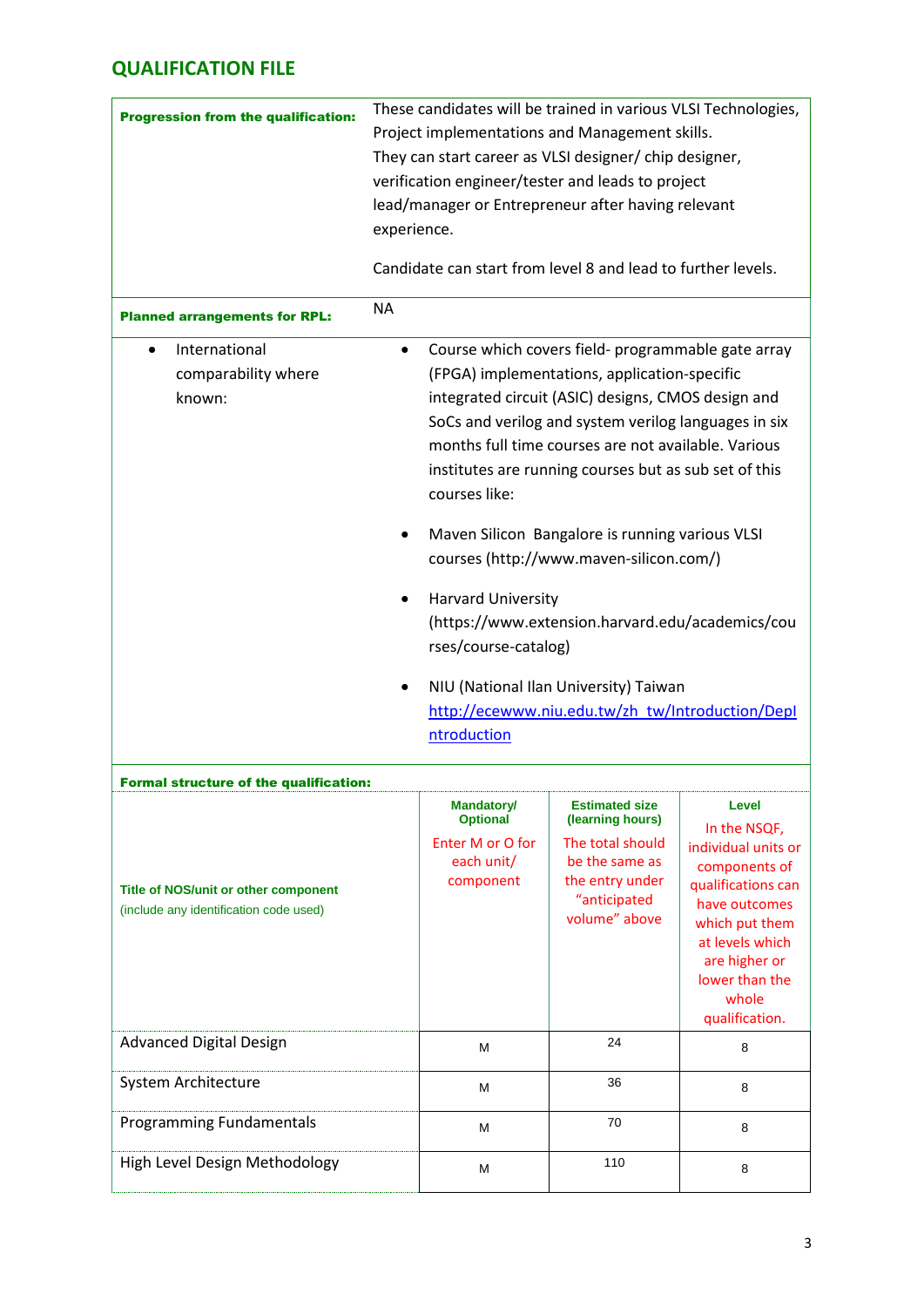| <b>HDL Simulation and Synthesis</b> | M | 110 | 8 |
|-------------------------------------|---|-----|---|
| Verilog                             | M | 120 | 8 |
| <b>ASIC Design Issues</b>           | M | 40  | 8 |
| <b>CMOS VLSI Design</b>             | M | 20  | 8 |
| Verification using System Verilog   | M | 90  | 8 |
| Linux shell scripting & Perl        | M | 60  | 8 |
| <b>Effective Communication</b>      | M | 50  | 8 |
| Aptitude & English                  | M | 50  | 8 |
| Project                             | M | 120 | 8 |

Please attach any document giving further detail about the structure of the qualification – eg a Curriculum or Qualification Pack.

Give details of the document here:

### **SECTION 1**

### **ASSESSMENT**

#### **Body/Bodies which will carry out assessment:**

CDAC's Exam, Evaluation and Certification department will carry out assessment as per evaluation guideline finalized by Academic Council/ Academic Management Committee.

#### **Will the assessment body be responsible for RPL assessment?**

- Same will be finalised when the national RPL Policy will be finalised.
- Assessment is online through our CCAT system.
- Issuance of qualification is centralized through CDAC.

**Describe the overall assessment strategy and specific arrangements which have been put in place to ensure that assessment is always valid, consistent and fair and show that these are in line with the requirements of the NSQF:**

**Assessment** is a necessary and essential part of conducting the Post Graduate Diploma in VLSI Design, as it provides important feedback and inputs to both the institute as well as the student. The institute gets an idea about the relative performance of each student, which also serves as feedback about the design and conduct of the course. The student gets a clear picture of his academic standing, individually and in comparison to his fellow students.

- A separate evaluation process is to be conducted for every module of the course.
- The evaluation for each module must be completed as per guidelines given below. The midmodule /surprise test evaluation is mandatory and can be taken after discussion with the concerned faculty.
- Students are evaluated on a continuous and throughout the duration of the course to make a fair assessment of the skills acquired by them. To have a very uniform and fair assessment.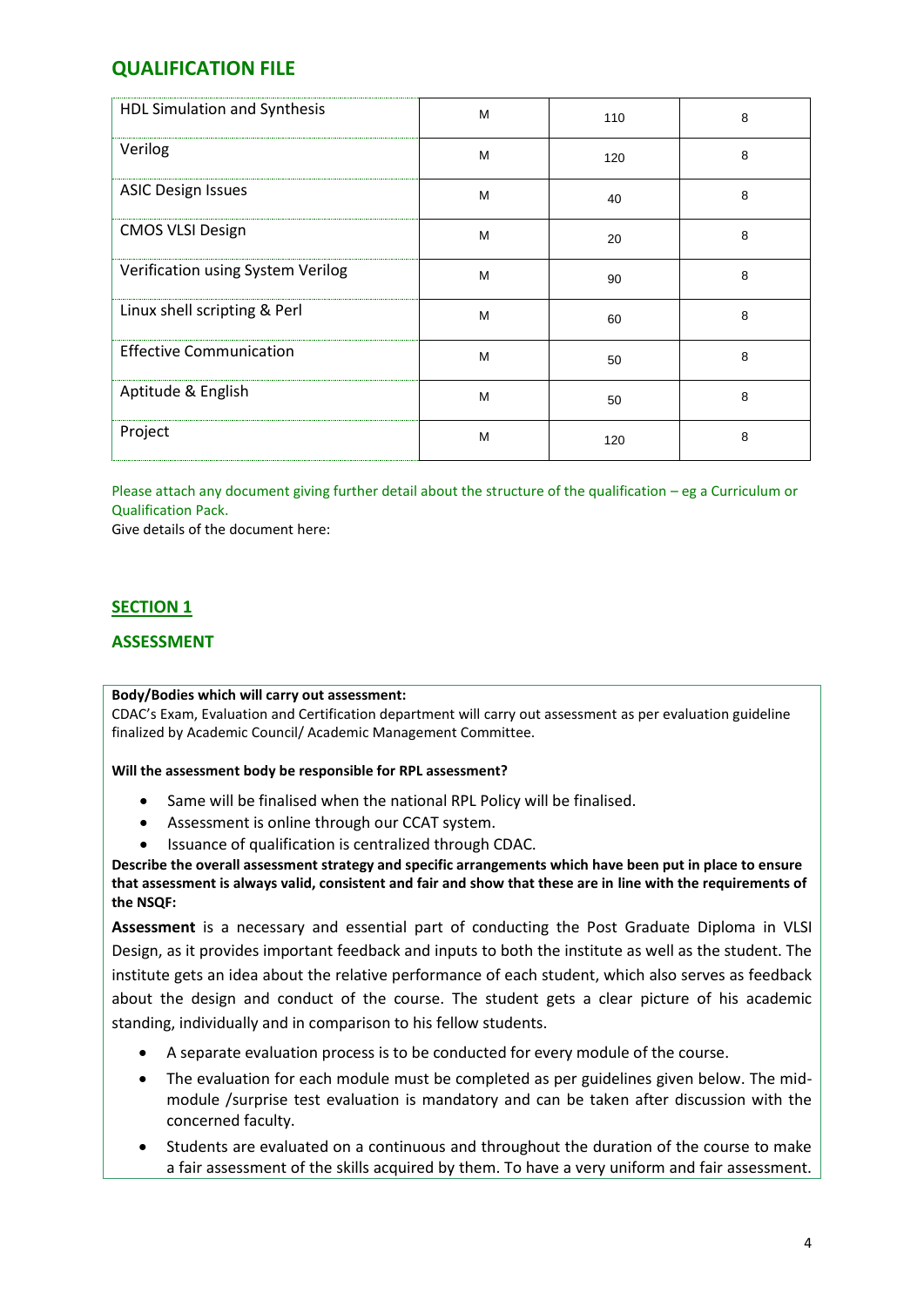The evaluation process is divided into two parts:

- Continuous Assessment CA (60 marks)
- Course End Examination CCE (40 marks)

**Continuous Assessment:** This is being done primarily by the respective faculty in the form of Lab tests, assignments, quizzes etc conducted (with the help of the respective course co-coordinators) at regular intervals and as and when the portions of the modules are completed. These are basically internal exams and local to the centre. This process is further categorized into two parts.

- Lab test (40 marks)
- Internal test (20 mark): Assignment/Case Studies /quiz and other valuation methods like case study, viva, group discussion depending on the subject and the faculty (20 marks)

It is recommended to conduct the Effective Communications & Aptitude sessions for the benefit of the students and also conduct some surprise test for Effective Communications & Aptitude sessions.

The figures shown below indicate the weightage of each module in the final performance statement. The examination(s) for each module must be conducted for at least that number of marks. However, the centre may conduct evaluation for a higher number of marks, in which case the marks will be scaled down. For example, if the examination for the Advanced Digital Design module is conducted for 100 marks, the marks earned by the student will be scaled down to out of 40.

A student must score a minimum of 40 percent marks in each component of the evaluation, and also in the aggregate score, in order to successfully clear the module. If a student scores more than 40% on aggregate but has scored less than 40% in one component of the evaluation, he will not be declared as passed.

### **The weight age for each component will normally be:**

| Theory examination $-$ (CCEE) | 40% |
|-------------------------------|-----|
| Laboratory examination        | 40% |
| Internal marks                | 20% |

(Internal marks: Lab Assignment Evaluation, Surprise Tests, attendance, Viva, Seminars)

The question papers for the theory as well as the laboratory examinations at all the centres will be set by CDAC, ACTS Pune. The centres according to guidelines provided by C-DAC, ACTS Pune, will conduct the evaluation of the laboratory and assignments locally.

### **Minimum Pass marks:**

The minimum marks to be obtained for declaring a student pass in any module is as follows:

| For 40 mark QP | 16 marks |
|----------------|----------|
| For 20 mark QP | 8 marks  |
| For 60 mark QP | 24 marks |

### **Assessment is through CCAT system.**

### **About CCAT System:**

An Image based, LAN based, secure, fault tolerant and scalable system through which examinations can be delivered "on demand" basis in selected examination centres spread across the country.

System Support:

Decentralized mode of operation(LAN based)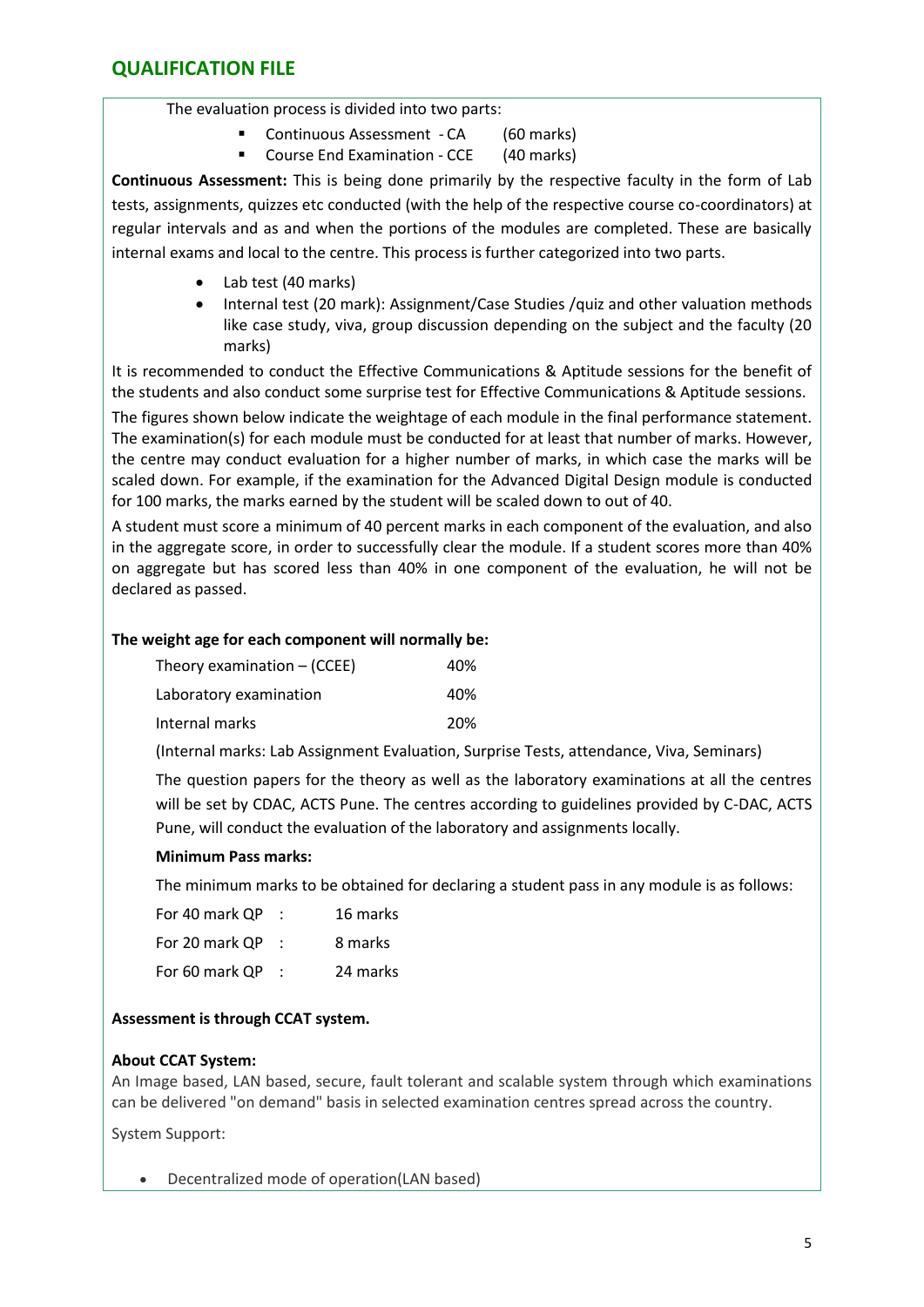- Question Paper approach
- Multi lingual and multi subject support
- **•** Browser based

Components of the CCAT System Includes:

- **Registration System** To register the candidate for examination.
- **Authoring Tool** -To generate an image based encrypted question paper.
- **Examination System** -To manage the examination related activity and conduct- i.e Registration data and question paper uploading, conduct of examination, response generation
- **Result Processing System** -To generate the result for the particular examination and paper.



### **Salient Features:**

- Provides end to end security as Question paper is encrypted and decrypted just minutes prior to the examination.
- Highly Scalable and support up-to 1000 candidate per center per session.
- Highly fail safe with ability to resume exam on the last saved state.
- Isolated examination Network unconnected to any other network including Internet.
- Simple and user friendly interface for Candidate
- Minimal Requirements on the client machine (just a compatible browser).
- Minimum Server requirement at each exam centre (2 Laptops -> one for redundancy).
- Question paper independent of languages, font and symbols
- Resilient to server failures
- Identical URL for Mock test and Actual exam
- Provides end-to-end audit log

**Feedback System:** C-DAC's Advanced Computing Training School (ACTS) offers various courses and training programs through its own training centres and its network of Affiliated Training Centres (ATC) spread across the country. Each year, thousands of students and professionals are trained at these centres.

The purpose of the system i.e. Online Feedback System (OFS) is to develop a web application for getting the online faculty feedback by the students studying at C-DAC centers and also at the various Authorized Training Centres (ATC) affiliated to C-DAC for different training programs offered by CDAC ACTS.

This system is for conducting "The Student Survey" for quality assurance of education. Students, Faculties and administrators can all benefit from survey. This is helpful in the continual improvements in teaching programs, processes as well as infrastructure and thereby enhancing the students' learning experience at CDAC ACTS.

The Online Feedback System make the student feedback procedure centralized for all CDAC centres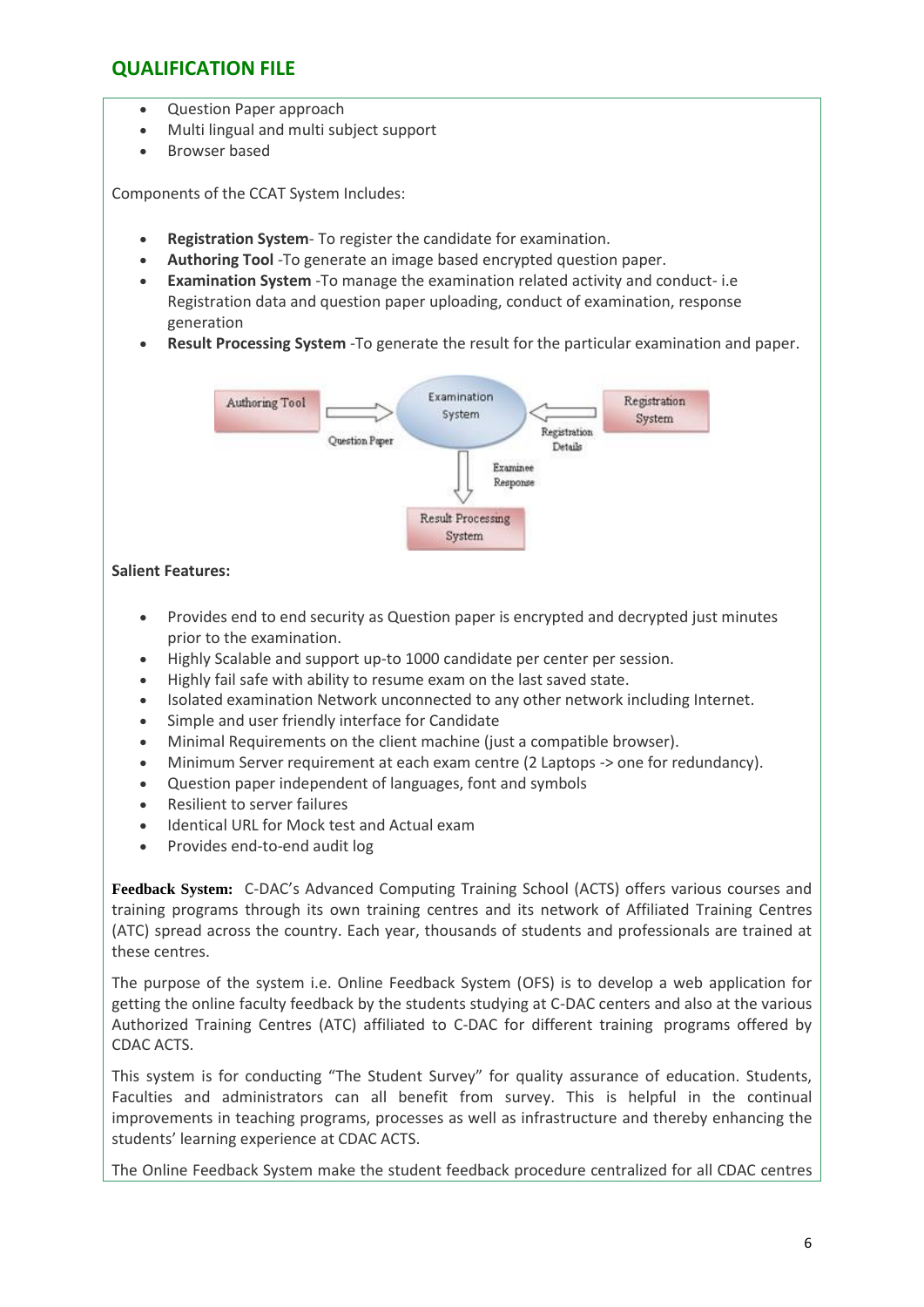as well as various Authorized Training Centres (ATCs) located across the country through which headquarter manager can manage student feedback of faculties as well as infrastructure studying at different C-DAC training centres with different reports for feedback analysis.

Please attach any documents giving further information about assessment and/or RPL. Give details of the document(s) here:

### **ASSESSMENT EVIDENCE**

| Sr.<br>No.     | <b>Module</b>                              | <b>Learning Outcome</b>                                                                                                                                                                                                                                                                                                                       | <b>Theory</b> | Lab | IA | <b>Total Marks</b> |
|----------------|--------------------------------------------|-----------------------------------------------------------------------------------------------------------------------------------------------------------------------------------------------------------------------------------------------------------------------------------------------------------------------------------------------|---------------|-----|----|--------------------|
| $\mathbf{1}$   | <b>Advanced Digital</b><br>Design          | Good<br>$\bullet$<br>understandability<br>of Digital<br>electronics that<br>helps in circuit<br>designing<br>Knowledge of<br><b>State Machine to</b><br>design circuits<br><b>Better</b><br>understanding of<br>design issues like<br>metastability,<br>noise margins,<br>power, fan-out,<br>design rules,<br>skew, timing<br>considerations. | 40            |     | 60 | 100                |
| $\overline{2}$ | System<br>Architecture                     | Basic of<br>Computer<br>Architecture<br>(ARM and FPGA)<br>Demonstrate<br>understanding of<br><b>USB and PCI</b><br>Knowledge of<br>Memory<br>Architectures<br>(RAM, ROM,<br>Cache)                                                                                                                                                            | 40            |     | 60 | 100                |
| 3              | <b>CMOS VLSI Design</b><br>and ASIC Design | <b>Basic of Backend</b><br>designs using<br><b>CMOS</b><br>Demonstrate                                                                                                                                                                                                                                                                        |               |     |    | 100                |

Each module should be evaluated as per the weightage given below.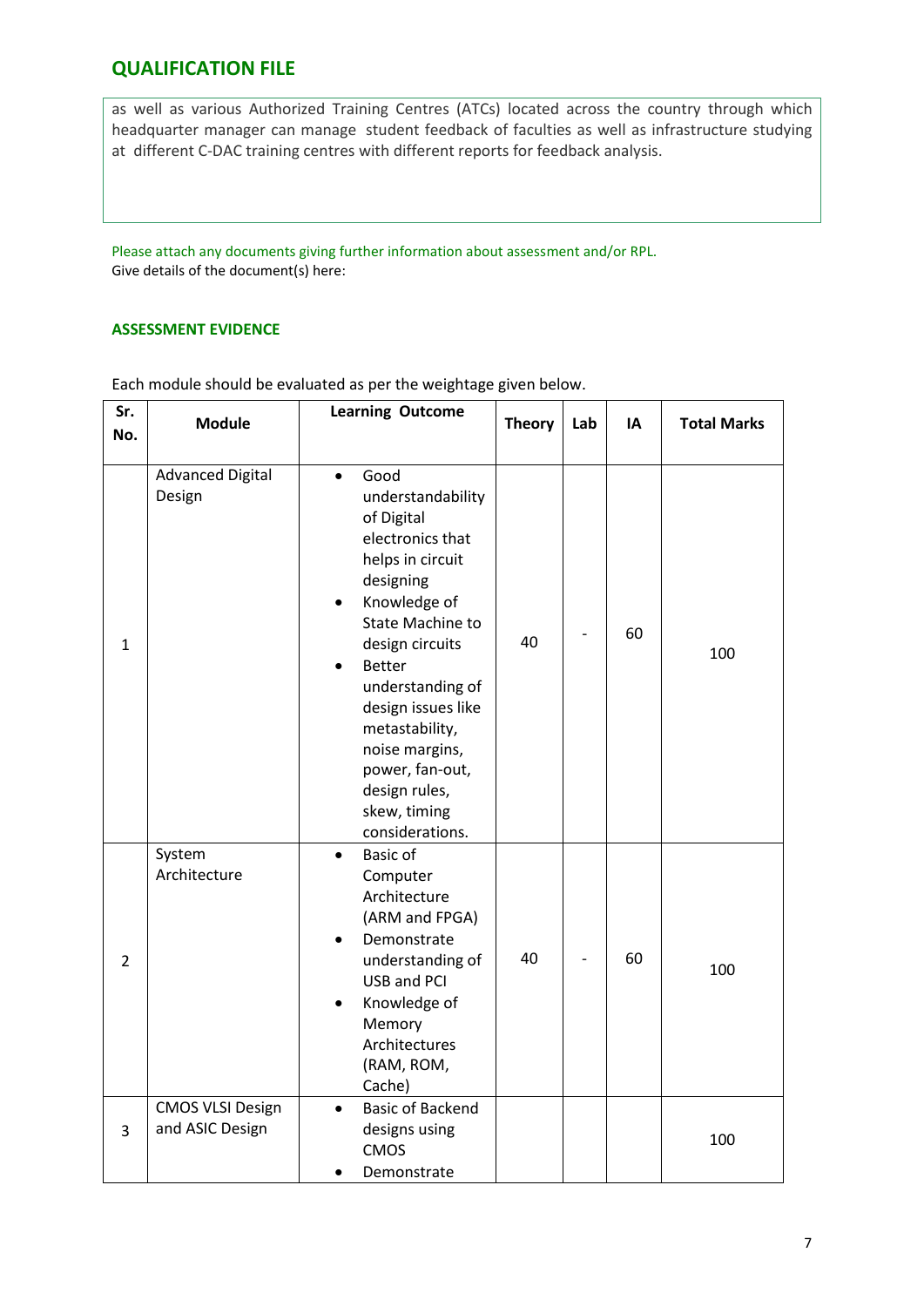|   |                                                               | $\bullet$              | understanding of<br>different design<br>issues like<br>Antenna effect,<br>Electro migration<br>effect, Body<br>effect, Inductive<br>and capacitive<br>cross talk and<br>Drain punch<br>through, etc.<br>Design of<br>complex circuit<br>fabrication steps<br>of IC's<br>Demonstrate<br>understanding of<br>Fault detection<br>techniques BIST                                                  | 40 | 40 | 20 |     |
|---|---------------------------------------------------------------|------------------------|------------------------------------------------------------------------------------------------------------------------------------------------------------------------------------------------------------------------------------------------------------------------------------------------------------------------------------------------------------------------------------------------|----|----|----|-----|
| 4 | VHDL, HDL<br>Simulation and<br>Synthesis                      | $\bullet$              | Master in the<br>basic elements of<br><b>VHDL</b><br>programming:<br>variables, flow<br>control and<br>functions/task<br>Good knowledge<br>of Concurrent &<br>Sequential<br>statements<br>Demonstrate<br>understanding of<br><b>Test Bench and</b><br>Simulation using<br><b>VHDL</b><br><b>Experts in VHDL</b><br>using Synthesis<br>tools (Xilinx)<br>Capable to design<br>a chip using VHDL | 40 | 40 | 20 | 100 |
| 5 | Verilog (In<br>accordance with<br>IEEE 1364-2005<br>and 2009) | $\bullet$<br>$\bullet$ | Master the basic<br>elements of<br>Verilog<br>programming:<br>variables, flow<br>control and<br>functions/task<br>Good knowledge<br>of Test Bench and<br>Simulation using<br>Verilog<br><b>Experts in Verilog</b>                                                                                                                                                                              | 40 | 40 | 20 | 100 |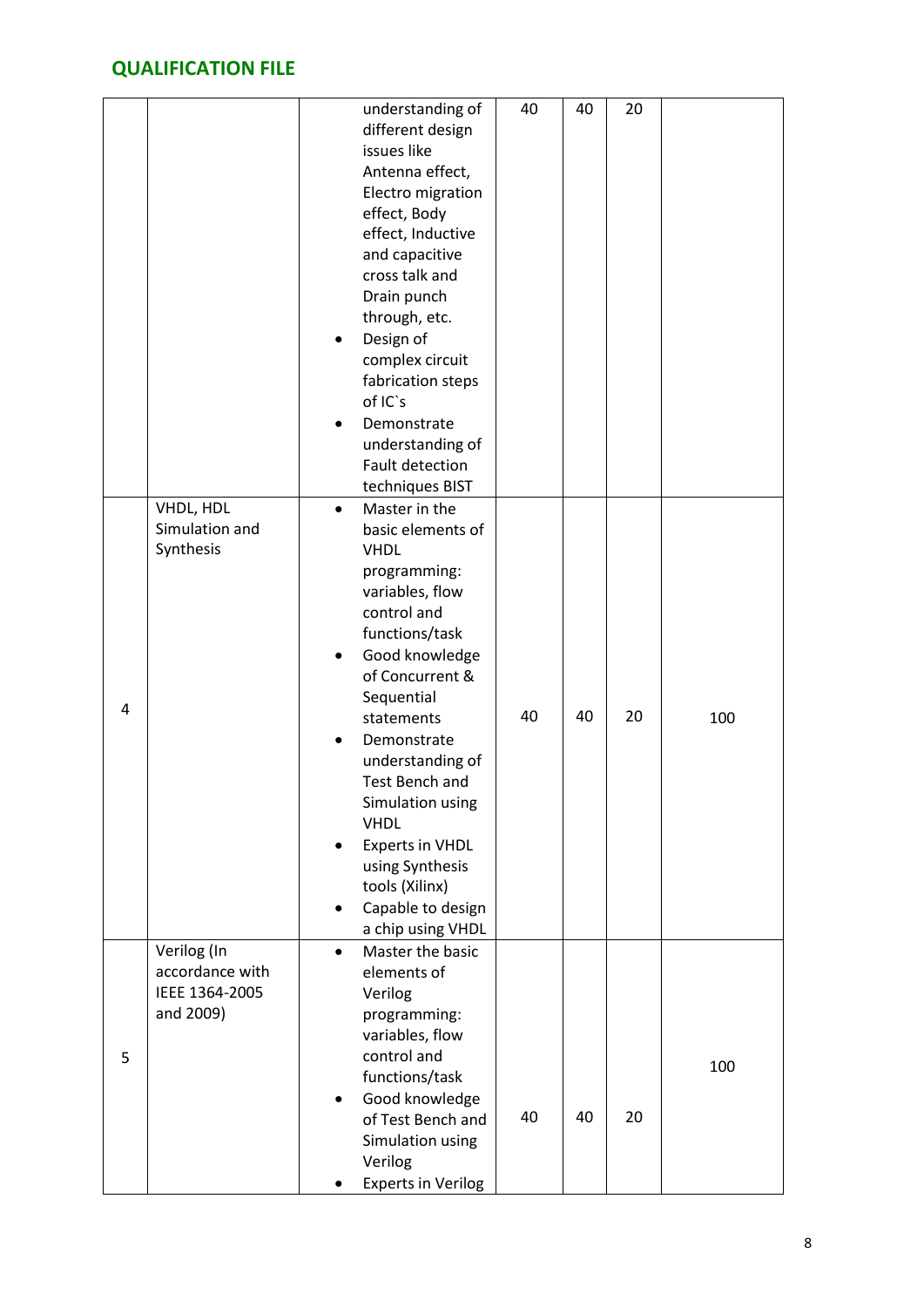|                |                                                               | using Synthesis<br>tools (Xilinx)<br>Capable to design<br>a chip using<br>Verilog                                                                                                                                                                                                                                                                                                                                                                                                                                                                                                                                                        |     |
|----------------|---------------------------------------------------------------|------------------------------------------------------------------------------------------------------------------------------------------------------------------------------------------------------------------------------------------------------------------------------------------------------------------------------------------------------------------------------------------------------------------------------------------------------------------------------------------------------------------------------------------------------------------------------------------------------------------------------------------|-----|
| 6              | Programming<br>fundaments, Linux<br>Shell Scripting &<br>Perl | Master the basic<br>$\bullet$<br>elements of<br>imperative<br>programming:<br>variables, flow<br>control and<br>functions<br>Effectively use<br>٠<br>industry standard<br>tools for writing,<br>testing, and<br>running C++ code<br>To convert<br>mathematical<br>statements, such<br>as functions, into<br>C++ code.<br>40<br>40<br>20<br>Choose and apply<br>٠<br>the required<br>Linux commands<br>to develop C++<br>programs in a<br>command-line<br>environment.<br>Good<br>understanding of<br>Linux Shell<br>Programming<br>Effectively use<br>industry standard<br>tools for writing,<br>testing, and<br>running perl<br>scripts | 100 |
| $\overline{7}$ | Verification using<br><b>System Verilog</b>                   | Capable to verify<br>$\bullet$<br>circuits and<br>modules using<br><b>System Verilog</b><br>Students can able<br>to create testing<br>and verification<br>40<br>40<br>20<br>environment<br>Master in basic<br>elements of<br><b>System Verilog</b><br>programming:<br>variables flow                                                                                                                                                                                                                                                                                                                                                     | 100 |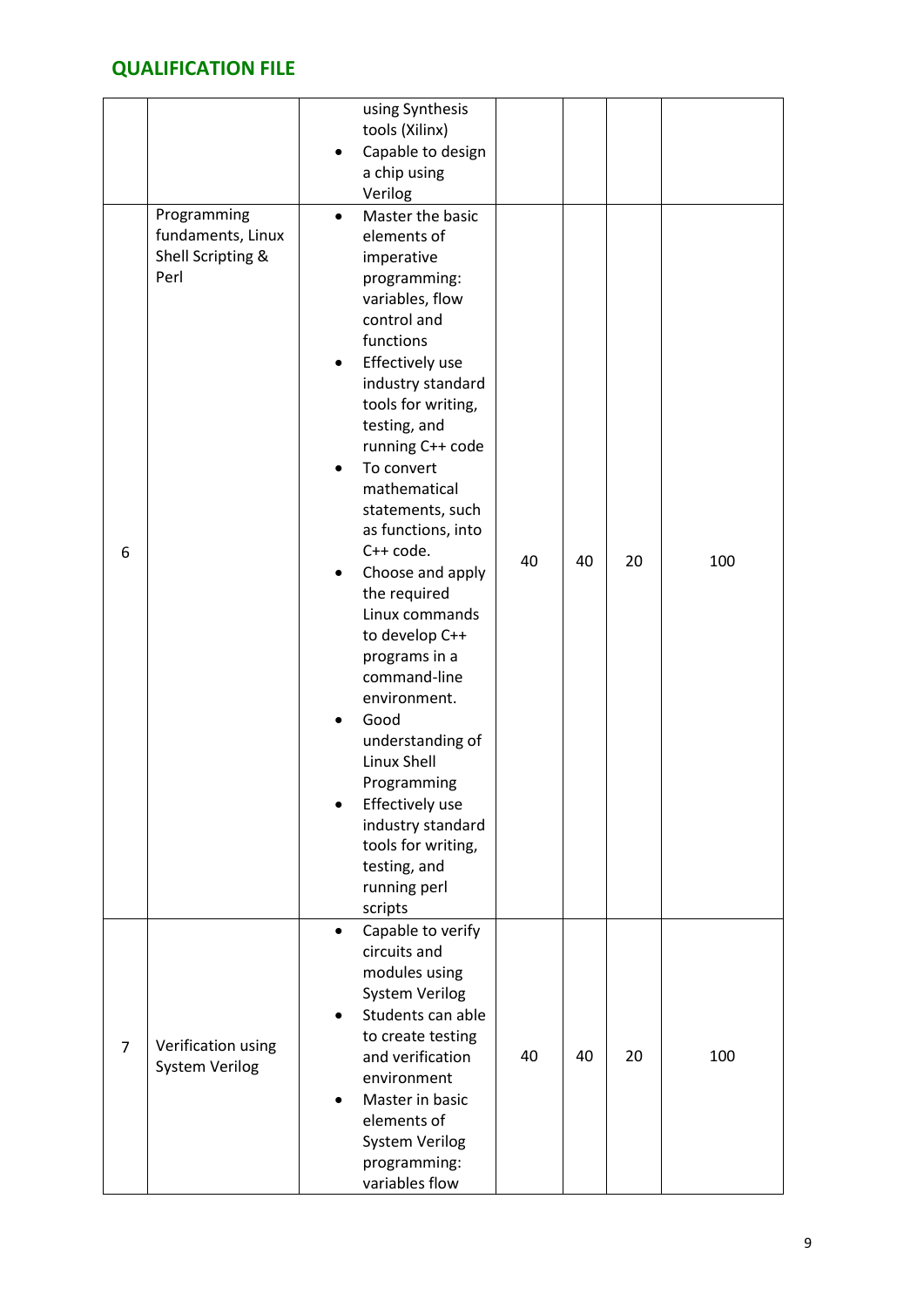| 8 | Aptitude and<br>Effective<br>Communication | control, interface,<br>programming<br><b>Blocks and</b><br>functions.<br>Basic of UVM<br>Verification<br>Methodology<br>Students will be able to:<br>apply general<br>$\bullet$<br>mathematical<br>models to solve a<br>variety of<br>problems<br>solve problems<br>٠<br>and correctly<br>arrive at<br>meaningful<br>conclusions<br>regarding their<br>answers<br>manipulate<br>٠<br>equations and<br>formulas in order<br>to solve for the<br>desired variable<br>interpret given<br>information<br>correctly,<br>determine which<br>mathematical<br>model best<br>describes the<br>data, and apply<br>the model<br>correctly<br>Use theories of<br>interpersonal<br>communication<br>to explain and<br>evaluate their<br>own behavior in<br>interpersonal<br>relationships.<br>Synthesize and<br>apply appropriate<br>and effective<br>conflict<br>management<br>strategies. | Grade |
|---|--------------------------------------------|--------------------------------------------------------------------------------------------------------------------------------------------------------------------------------------------------------------------------------------------------------------------------------------------------------------------------------------------------------------------------------------------------------------------------------------------------------------------------------------------------------------------------------------------------------------------------------------------------------------------------------------------------------------------------------------------------------------------------------------------------------------------------------------------------------------------------------------------------------------------------------|-------|
| 9 | Project                                    | Design,<br>$\bullet$<br>implement and<br>evaluate                                                                                                                                                                                                                                                                                                                                                                                                                                                                                                                                                                                                                                                                                                                                                                                                                              | Grade |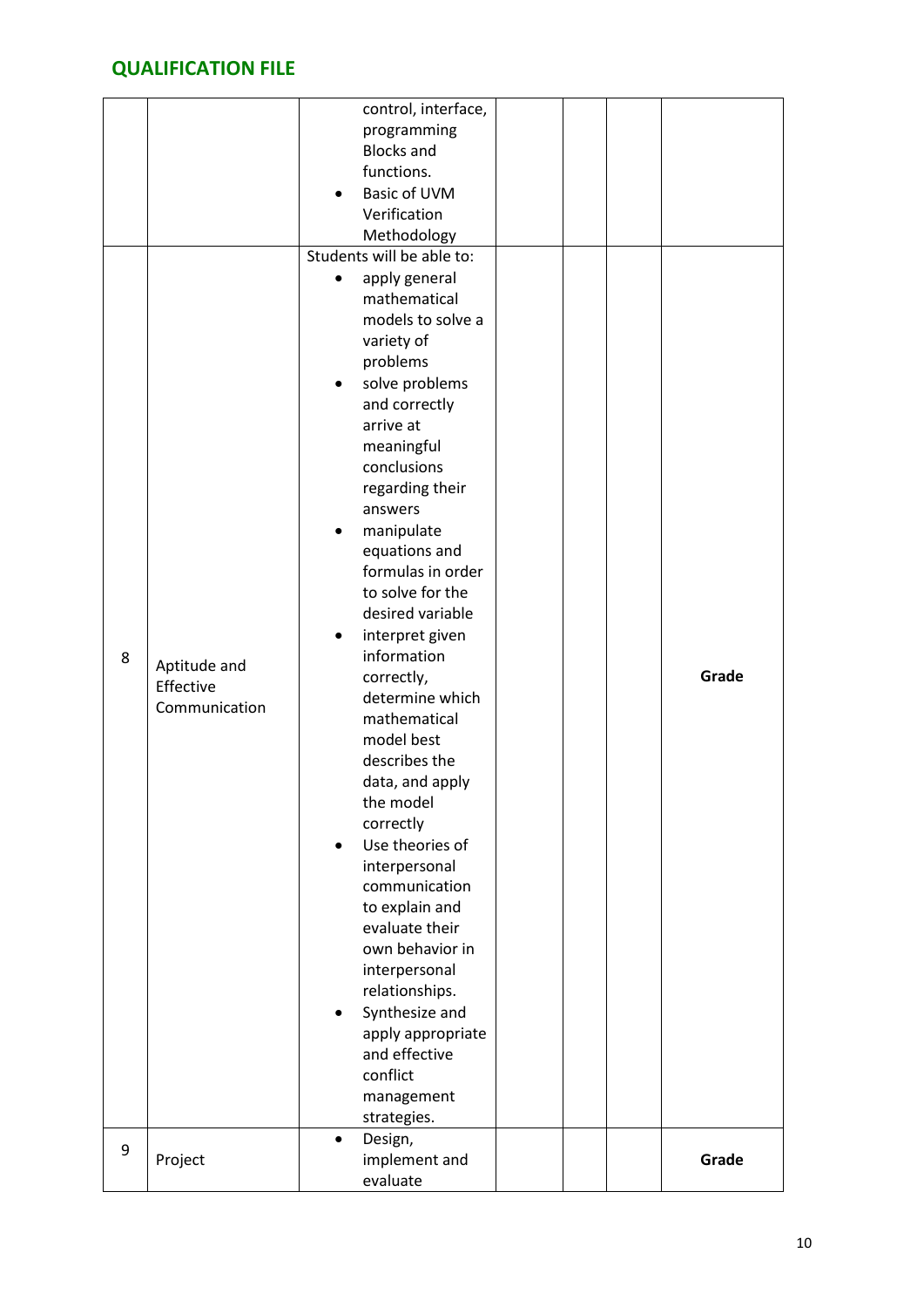|  |           | computer           |  |  |  |
|--|-----------|--------------------|--|--|--|
|  |           | technologies,      |  |  |  |
|  |           | systems,           |  |  |  |
|  |           | processes,         |  |  |  |
|  |           | components         |  |  |  |
|  |           | and/or programs    |  |  |  |
|  |           | appropriate to a   |  |  |  |
|  |           | defined task,      |  |  |  |
|  |           | while analyzing    |  |  |  |
|  |           | the impact on      |  |  |  |
|  |           | existing systems   |  |  |  |
|  |           | and potential      |  |  |  |
|  |           | future             |  |  |  |
|  |           | applications.      |  |  |  |
|  | $\bullet$ | Think critically,  |  |  |  |
|  |           | creatively and     |  |  |  |
|  |           | analytically in    |  |  |  |
|  |           | developing         |  |  |  |
|  |           | technological      |  |  |  |
|  |           | solutions to       |  |  |  |
|  |           | simple and         |  |  |  |
|  |           | complex            |  |  |  |
|  |           | problems.          |  |  |  |
|  |           | Apply formal       |  |  |  |
|  |           | frameworks,        |  |  |  |
|  |           | methods and        |  |  |  |
|  |           | management         |  |  |  |
|  |           | systems to the     |  |  |  |
|  |           | organization,      |  |  |  |
|  |           | storage and        |  |  |  |
|  |           | retrieval of data  |  |  |  |
|  |           | in ways that       |  |  |  |
|  |           | demonstrate an     |  |  |  |
|  |           | understanding of   |  |  |  |
|  |           | both the business  |  |  |  |
|  |           | enterprise and     |  |  |  |
|  |           | the relevant       |  |  |  |
|  |           | technology.        |  |  |  |
|  | $\bullet$ | Implement          |  |  |  |
|  |           | effective business |  |  |  |
|  |           | solutions across   |  |  |  |
|  |           | an organization    |  |  |  |
|  |           | that               |  |  |  |
|  |           | demonstrates       |  |  |  |
|  |           | appropriate        |  |  |  |
|  |           | consideration of   |  |  |  |
|  |           | alternative        |  |  |  |
|  |           | computer           |  |  |  |
|  |           | technologies,      |  |  |  |
|  |           | including          |  |  |  |
|  |           | networks,          |  |  |  |
|  |           | servers,           |  |  |  |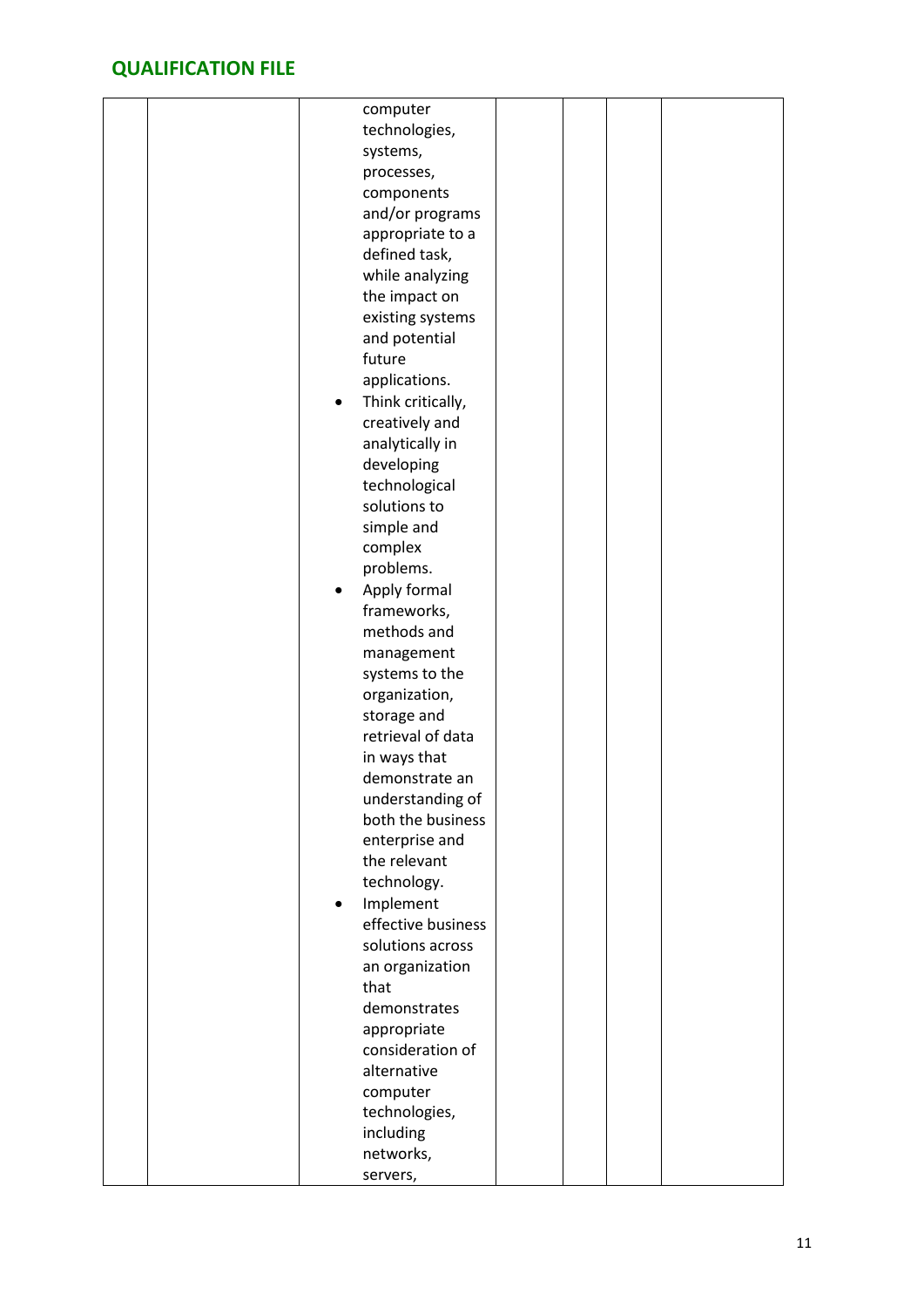| programming<br>languages and<br>database<br>systems.<br>Plan, analyze,<br>design and<br>construct<br>information<br>systems to<br>identified<br>specifications,<br>using clear and<br>efficient code in<br>the relevant<br>programming<br>language(s).<br>Work effectively<br>in a team to<br>analyze the<br>requirements of a<br>complex software<br>system, and solve<br>problems by<br>creating<br>appropriate<br>designs that<br>satisfies these<br>requirements<br>communicate to<br>others the<br>progress of the<br>system<br>development and<br>the content of<br>the design by<br>means of reports<br>and<br>presentations |  |  |  |
|-------------------------------------------------------------------------------------------------------------------------------------------------------------------------------------------------------------------------------------------------------------------------------------------------------------------------------------------------------------------------------------------------------------------------------------------------------------------------------------------------------------------------------------------------------------------------------------------------------------------------------------|--|--|--|
|-------------------------------------------------------------------------------------------------------------------------------------------------------------------------------------------------------------------------------------------------------------------------------------------------------------------------------------------------------------------------------------------------------------------------------------------------------------------------------------------------------------------------------------------------------------------------------------------------------------------------------------|--|--|--|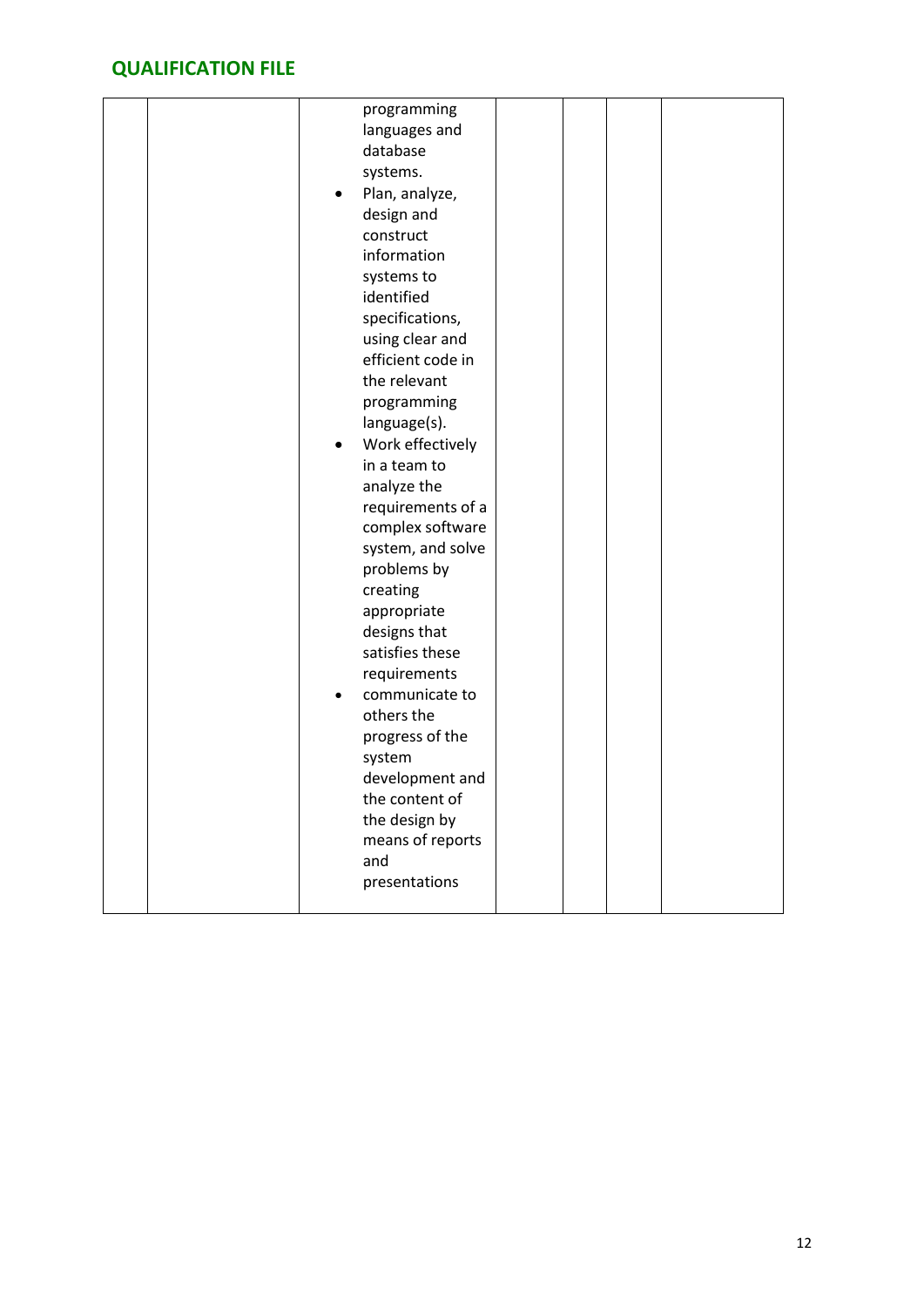#### **Complete a grid for each grouping of NOS, assessment unit or other component as listed in the entry on the structure of the qualification on page 1.**

#### **Title of NOS/Unit/Component:**

| Assessable outcomes                                                               | Assessment criteria for the outcome                     |
|-----------------------------------------------------------------------------------|---------------------------------------------------------|
| Enter the learning outcomes<br>/elements of competence which will<br>be assessed. | List all the criteria applying to this element/outcome. |
| All the modules of PG-DVLSI                                                       | $A+>=85%$                                               |
|                                                                                   | A $>= 70\%$ to $< 85\%$                                 |
|                                                                                   | $B \ge 60\%$ to < 70 %                                  |
|                                                                                   | $C \ge 50\%$ to < 60%                                   |
|                                                                                   | D $>= 40\%$ to $< 50\%$                                 |
|                                                                                   | F < 40%                                                 |

#### **Means of assessment 1**

Theory portion Assessment will be done through LAN based online system. Paper will be Objective question based. Lab exam will be done separately as per evaluation Guidelines.

#### **Means of assessment 2**

#### **Re-examinations:**

The following conditions will be applicable for the course end re-exam:

- Students who do not appear for an exam on the scheduled date will not have an automatic right to re-examination. Only those students who, in the opinion of the centre/course coordinator have a genuine reason for being absent may be allowed to appear for a re-exam.
- Students who have failed an exam may be allowed to appear for a re-exam.
- The re-exam should be conducted following the same process as the regular examination.
- Students, who failed/remained absent in the Course End Examination conducted by C-DAC, shall be allowed to appear in the re-examination only once.
- Students who remain absent or fail in the re-examination will not get any further chance for appearing for the re-examination. In such case the candidate can receive the Performance Statement and the certificate of participation without any grade.
- On evaluation of their answer sheets 20% of the marks obtained by the students will be deducted (towards de-rating for re-examination) for arriving at the final score, i.e. in order to clear the module test the student has to score a minimum of 48% marks instead of 40%.
- There will be no re-exam for the re-exam

#### **Pass/Fail:**

**If Candidate scored below 40% in any of the component like Theory, lab or Internal will be consider as FAIL.**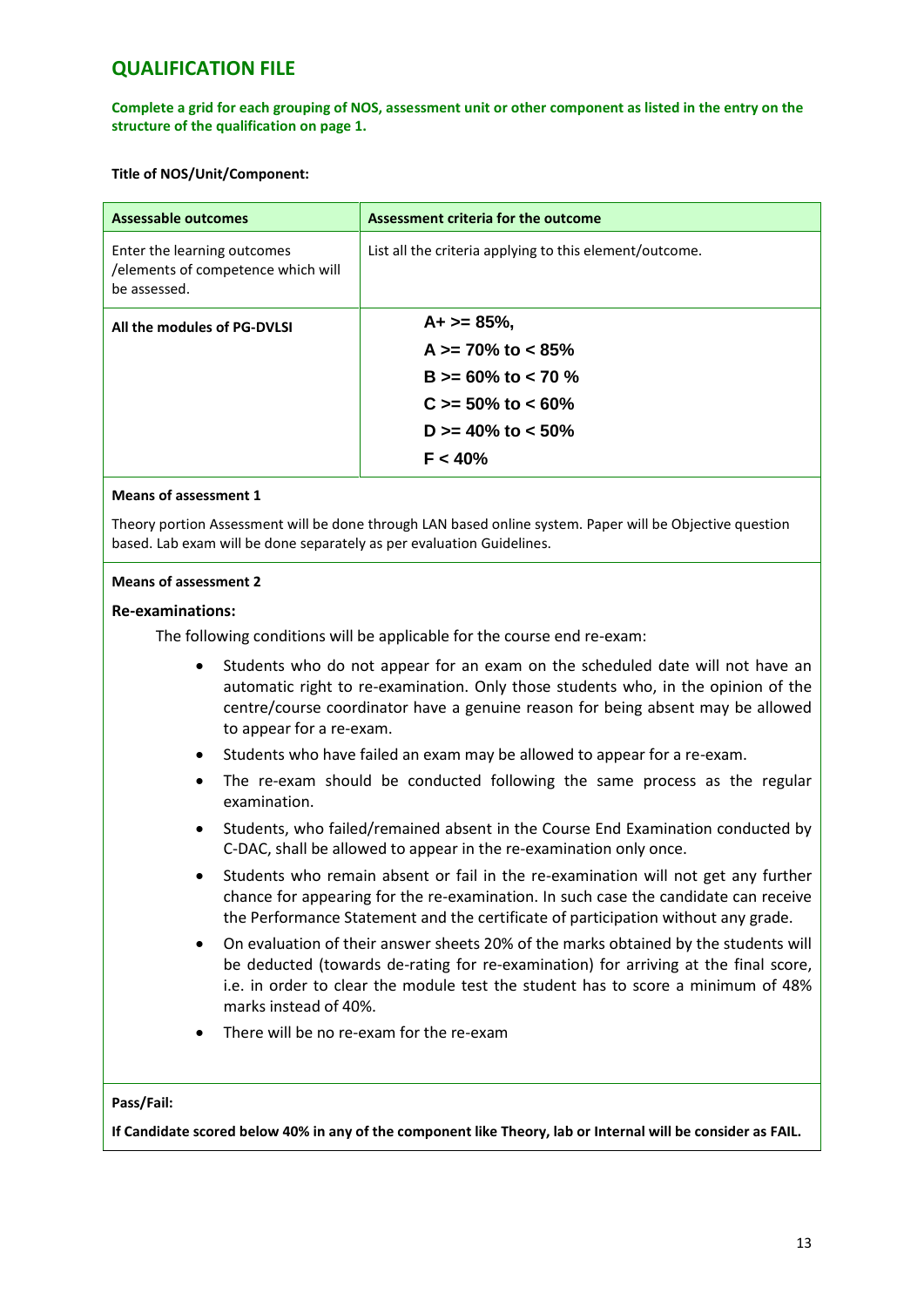### **SECTION 2**

### **SUMMARY EVIDENCE OF LEVEL**

| Level | <b>Process</b><br><b>Required</b>                                                                                                                                                                                                               | Professional<br><b>Knowledge</b> | <b>Professional Skill</b> | <b>Core Skill</b>                                                                                                                                  | <b>Responsibility</b> |
|-------|-------------------------------------------------------------------------------------------------------------------------------------------------------------------------------------------------------------------------------------------------|----------------------------------|---------------------------|----------------------------------------------------------------------------------------------------------------------------------------------------|-----------------------|
| 8     | Comprehensive, cognitive, theoretical<br>knowledge and practical skills to develop<br>creative solutions to abstract problems.<br>Undertakes self-study; demonstrates intellectual<br>independence, analytical rigour and good<br>communication |                                  |                           | <b>Exercise management and supervision</b><br>in the context of work/study having<br>unpredictable changes; responsible for<br>the work of others. |                       |

|     | <b>Assessed outcome</b>                     | <b>Process</b>                                                                                                                                                                                                                                                                                                                          | Professional | Professional | <b>Core</b>                                                                                                                                                                                 | <b>Responsibility</b>                                                                  |
|-----|---------------------------------------------|-----------------------------------------------------------------------------------------------------------------------------------------------------------------------------------------------------------------------------------------------------------------------------------------------------------------------------------------|--------------|--------------|---------------------------------------------------------------------------------------------------------------------------------------------------------------------------------------------|----------------------------------------------------------------------------------------|
|     |                                             | <b>Required</b>                                                                                                                                                                                                                                                                                                                         | Knowledge    | <b>Skill</b> | <b>Skill</b>                                                                                                                                                                                |                                                                                        |
| 1.  | <b>Advanced Digital</b><br>Design           | Candidate has knowledge of Programming<br>language, HDL Simulation and Synthesis,<br>verilog, Verification using System Verilog,<br>Linux shell scripting & Perl and<br>communication skills. So candidates can<br>develop creative solution to abstract<br>problems. Undertakes self-study;<br>demonstrates intellectual independence, |              |              | Candidate will be learning<br>effective communications.<br>Language to communicate<br>written and oral. Aptitude,<br>basic understanding of social<br>political and natural<br>environment. |                                                                                        |
| 2.  | System<br>Architecture                      |                                                                                                                                                                                                                                                                                                                                         |              |              |                                                                                                                                                                                             |                                                                                        |
| 3.  | Programming<br>Fundamentals                 |                                                                                                                                                                                                                                                                                                                                         |              |              |                                                                                                                                                                                             |                                                                                        |
| 4.  | High Level Design<br>Methodology            | analytical rigour and good communication.                                                                                                                                                                                                                                                                                               |              |              |                                                                                                                                                                                             | Candidate has knowledge of<br>Management project and<br>supervise the activity plan in |
| 5.  | <b>HDL Simulation and</b><br>Synthesis      |                                                                                                                                                                                                                                                                                                                                         |              |              |                                                                                                                                                                                             | the context of work/study<br>having unpredictable<br>changes; responsible for the      |
| 6.  | Verilog                                     |                                                                                                                                                                                                                                                                                                                                         |              |              | work of others.                                                                                                                                                                             |                                                                                        |
| 7.  | <b>ASIC Design Issues</b>                   |                                                                                                                                                                                                                                                                                                                                         |              |              |                                                                                                                                                                                             |                                                                                        |
| 8.  | <b>CMOS VLSI Design</b>                     |                                                                                                                                                                                                                                                                                                                                         |              |              |                                                                                                                                                                                             |                                                                                        |
| 9.  | Verification using<br><b>System Verilog</b> |                                                                                                                                                                                                                                                                                                                                         |              |              |                                                                                                                                                                                             |                                                                                        |
| 10. | Linux shell scripting<br>& Perl             |                                                                                                                                                                                                                                                                                                                                         |              |              |                                                                                                                                                                                             |                                                                                        |
| 11. | Effective<br>Communication                  |                                                                                                                                                                                                                                                                                                                                         |              |              |                                                                                                                                                                                             |                                                                                        |
| 12. | Aptitude & English                          |                                                                                                                                                                                                                                                                                                                                         |              |              |                                                                                                                                                                                             |                                                                                        |
| 13. | Project                                     |                                                                                                                                                                                                                                                                                                                                         |              |              |                                                                                                                                                                                             |                                                                                        |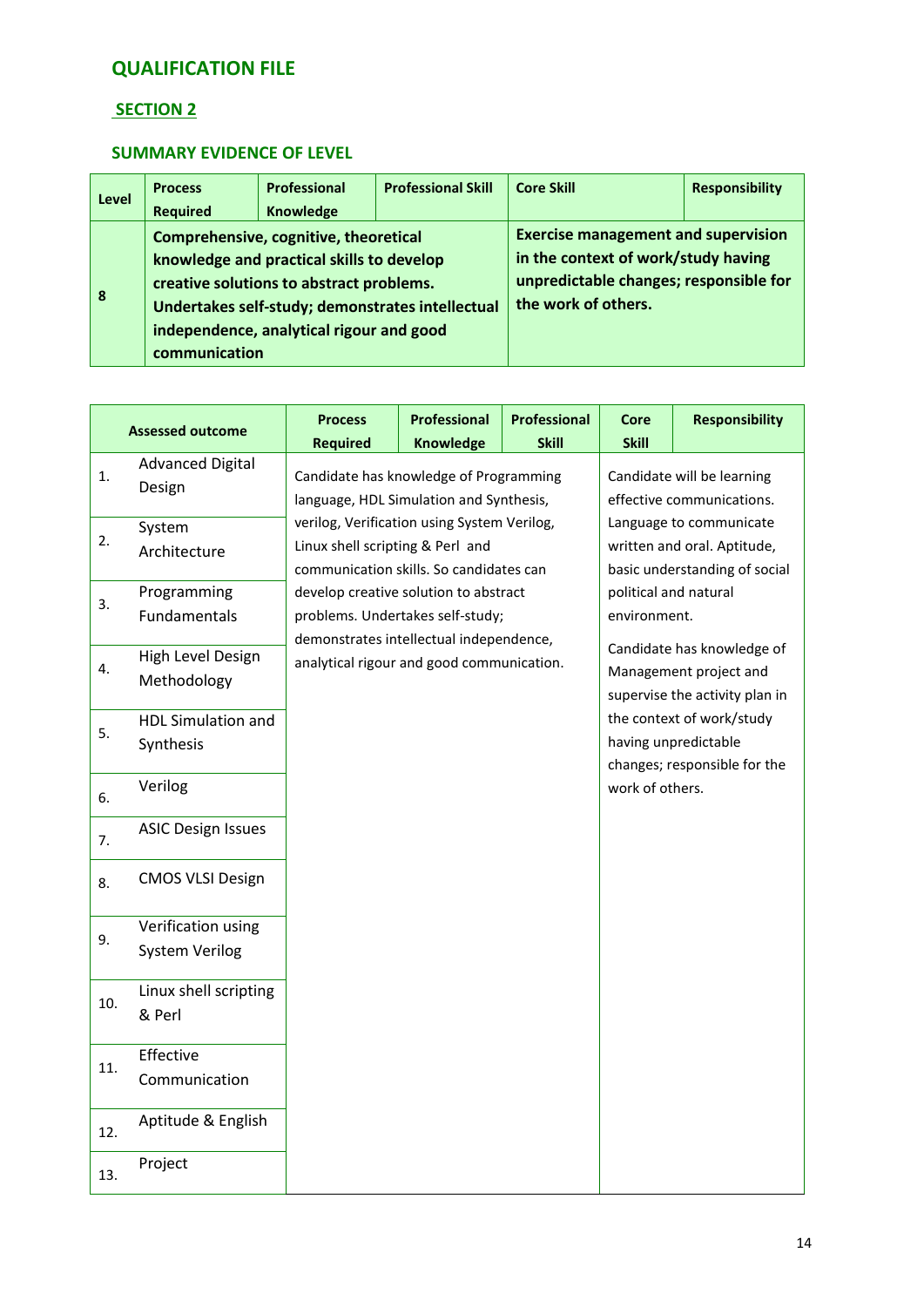### **SECTION 3**

#### **EVIDENCE OF NEED**

#### **What evidence is there that the qualification is needed?**

C-DAC set up the Advanced Computing Training School (ACTS) in 1993 to meet the ever-increasing skilled manpower requirements of the Information Communication Technologies (ICT) industry as well as supplement its intellectual resource base for cutting-edge research and development. Over the years C-DAC has designed and delivered various postgraduate and undergraduate degree and diploma programmes. In addition, C-DAC imparts ICT training to state and national governments and agencies, strategic sectors, corporate and industries, foreign countries and international students, based on specific requirements.

PG-DVLSI is our one of advanced course in VLSI domain and has not been contested till date.

The Education and Training activities of C-DAC are governed and steered by Academic Council (AC) and Academic Management Committee (AMC). As per the Academic Council minutes and direction, a syllabus updation subcommittee is formed by combining members from different C-DAC centers. The subcommittee gave their inputs for syllabus updation. The resource centre has conducted meetings for updating required modifications in the current syllabus of PG-Diploma. After minutes of the meeting with draft syllabus contents were circulated across all the participating centers for any suggestion and comments. If any suggestions come through discussion of all concerned members, we incorporate the same and circulate again for finalization. After that we make the source book and informed to all centers for their review

#### **What is the estimated uptake of this qualification and what is the basis of this estimate?**

Total uptake of course is 160 per batch. India has a very fast growing electronics system design manufacturing (ESDM) industry. India also has a strong design base with more than 120 units. According to the Department of Electronics and Information Technology (DeitY), nearly 2,000 chips are being designed every year in India and more than 20,000 engineers are working on various aspects of chip design and verification. As per the reports Department of Electronics & Information technology to grow to US \$ 52.6 billion by 2020 Indian Share is US\$ 14.5 billion by 2015.



### Semiconductor design market in India (US\$ billion)

Source: Department of Electronics & Information Technology; Indian Semiconductor Association; E-Estimated; CAGR - Compounded Annual Growth rate

Link[: http://www.ibef.org/industry/semiconductors.aspx](http://www.ibef.org/industry/semiconductors.aspx)

**What steps were taken to ensure that the qualification(s) does/do not duplicate already existing or planned qualifications in the NSQF?**

**NA**

**What arrangements are in place to monitor and review the qualification(s)? What data will be used and at what point will the qualification(s) be revised or updated?**

C-DAC set up the Advanced Computing Training School (ACTS) in 1993 to meet the ever-increasing skilled